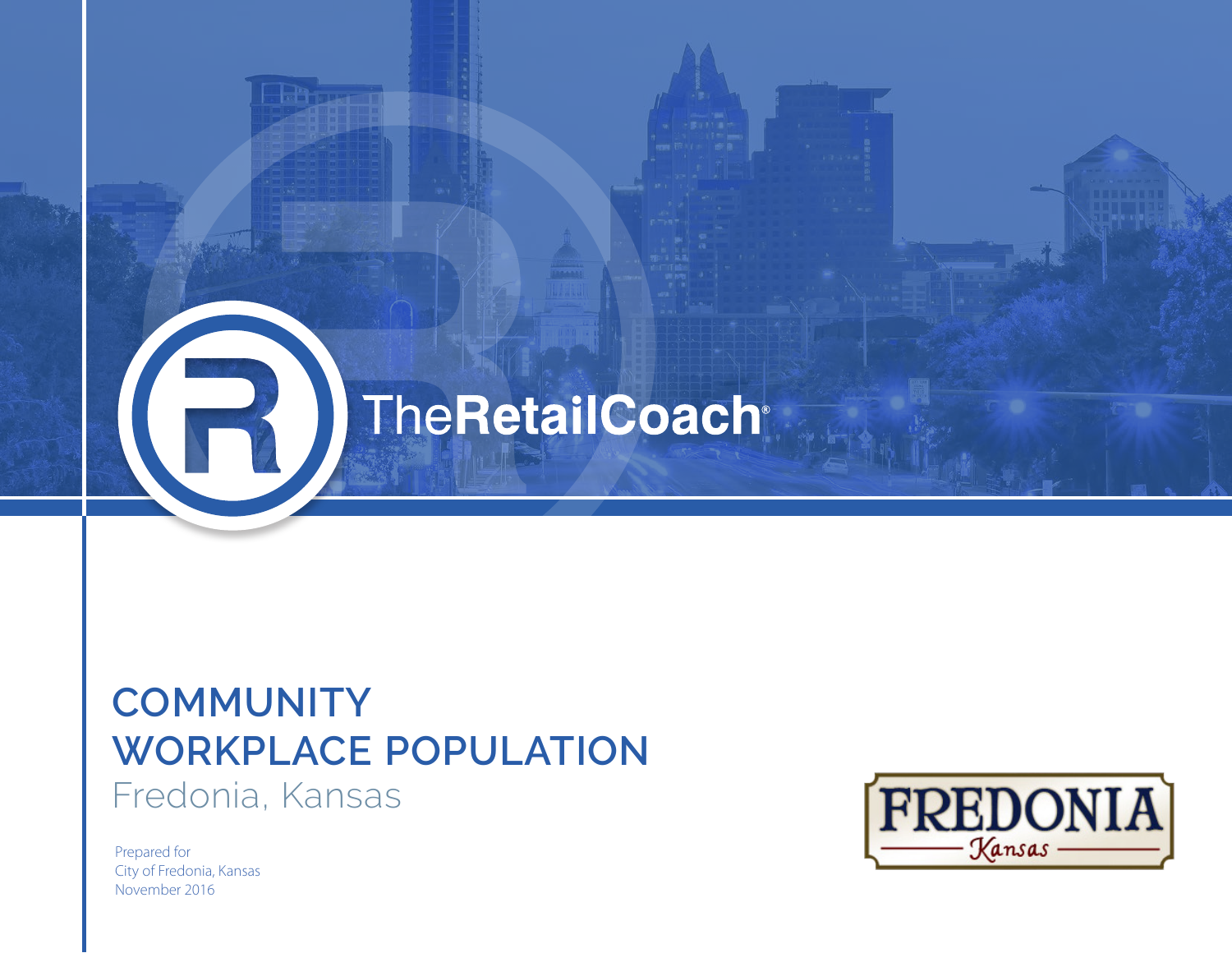

| <b>STOVE</b><br>Allen                                                                                                                                                                                                                                                            |                                                                                                               |
|----------------------------------------------------------------------------------------------------------------------------------------------------------------------------------------------------------------------------------------------------------------------------------|---------------------------------------------------------------------------------------------------------------|
| Diraine Lindsborg<br>4 Crawford Lost Springs Wilsey Bushong Miller                                                                                                                                                                                                               | Lyndon Offawa Harrisonville Huber Latour Green Ridg                                                           |
|                                                                                                                                                                                                                                                                                  | • Bowen<br><b>Chilhowee</b>                                                                                   |
|                                                                                                                                                                                                                                                                                  | Americus Reading Sawatomie Paola Archie                                                                       |
|                                                                                                                                                                                                                                                                                  |                                                                                                               |
| Windom McPherson Pilsen Cottonwood Emporia Arvonia 35 Melvern Lane Beagle Archie Unich Windsor<br>Windom <sub>56</sub> McPherson Pilsen Cottonwood Emporia Arvonia 35 Melvern Lane Beagle Adrian Hartwell Clinton                                                                |                                                                                                               |
|                                                                                                                                                                                                                                                                                  |                                                                                                               |
| Marion KANSAS Neosho Rapids La Cygne Passaic                                                                                                                                                                                                                                     |                                                                                                               |
| Lyons 61 Goessel Marion KANSAS Neoshq kapıds La Cygne Sharpe Sharpe Centerville 52 Montrose 13 W<br>Alta Alta Florence Matfield Bazaar Olpe Sharpe Garnett Centerville 52 Butler Lowry City                                                                                      | Montrose Leesville 7<br>Butler , 13 Wars                                                                      |
| Medora Alta                                                                                                                                                                                                                                                                      | Mound City Pleasant Gap                                                                                       |
|                                                                                                                                                                                                                                                                                  |                                                                                                               |
| Peabody Burns Madison Bisbee                                                                                                                                                                                                                                                     |                                                                                                               |
| Nurdock Scotland Murdock Cleanwater Manne Severy Fiat Benezit Cuilford Severy France State Latham Severy France State Latham Severy France State Cleanwater Murdock Cleanwater Latham Severy France State Cleanwater Latham Se                                                   | Burlington Le Roy Colony Prescott Pleasant Dap<br>dison Rishee Le Roy Colony Prescott Hume Taberville Osceola |
|                                                                                                                                                                                                                                                                                  |                                                                                                               |
|                                                                                                                                                                                                                                                                                  |                                                                                                               |
|                                                                                                                                                                                                                                                                                  |                                                                                                               |
|                                                                                                                                                                                                                                                                                  |                                                                                                               |
|                                                                                                                                                                                                                                                                                  |                                                                                                               |
|                                                                                                                                                                                                                                                                                  |                                                                                                               |
|                                                                                                                                                                                                                                                                                  |                                                                                                               |
|                                                                                                                                                                                                                                                                                  |                                                                                                               |
|                                                                                                                                                                                                                                                                                  |                                                                                                               |
| urdock Goggard Cleanwater Latham Severy Fiat Benezia Cuilford Erie Girard Ringo Liberal Gedarville Boliv<br>Norwich Viola Cleanwater Douglass Crouse Howard Fredonia hayer Lone Oak Yale Lamar Greenfield                                                                        |                                                                                                               |
|                                                                                                                                                                                                                                                                                  |                                                                                                               |
|                                                                                                                                                                                                                                                                                  |                                                                                                               |
| Eliz Conway Springs Rock Longton Cream Change Longton Eliz Persons Weir Pittsburg Golden Ash Grove<br>The Mellington Weilington Weilington Milan Mellington Milan Milan Milan Milan Milan Milan Mellington Control Control Medic                                                 |                                                                                                               |
|                                                                                                                                                                                                                                                                                  |                                                                                                               |
|                                                                                                                                                                                                                                                                                  |                                                                                                               |
|                                                                                                                                                                                                                                                                                  |                                                                                                               |
|                                                                                                                                                                                                                                                                                  |                                                                                                               |
| Waldron Caldwell Erie Arkansas City Layton Chautauqua Dearing Chetopa                                                                                                                                                                                                            | Coffeyville North Sagmaw Pierce City Aurora Cre                                                               |
| Elgin Wann                                                                                                                                                                                                                                                                       |                                                                                                               |
|                                                                                                                                                                                                                                                                                  |                                                                                                               |
|                                                                                                                                                                                                                                                                                  |                                                                                                               |
|                                                                                                                                                                                                                                                                                  |                                                                                                               |
|                                                                                                                                                                                                                                                                                  |                                                                                                               |
|                                                                                                                                                                                                                                                                                  |                                                                                                               |
| The Mewkirk Corainola Copan Company Miami Meosho Granby Monett Scholten Cases (Meosho Granby Monett Scholten Cases (Meosho Granby Monett Scholten Cases (Meosho Cases (Meosho Cases (Meosho Cases (Meosho Cases (Meosho Cases<br>Kansas LAHOMA Tallant Barnsdall Big Cabin Grove | Lam                                                                                                           |
| <b>Billings Marland</b>                                                                                                                                                                                                                                                          | Noel Pineville Coakhill                                                                                       |
| Fairfax<br>Wynona Ramona                                                                                                                                                                                                                                                         | Crump                                                                                                         |
| Meno Enig Carber Ceres<br>Ralston<br>Hominy                                                                                                                                                                                                                                      | Bella Vista ARKANSAS Gol<br>Ramona Adair Disney Jay                                                           |
|                                                                                                                                                                                                                                                                                  |                                                                                                               |

#### **CONTACT MIKE OHRT, CITY ADMINISTRATOR**

City of Fredonia, Kansas | 100 North 15th | Fredonia, Kansas 66736 | 620.378.2231 | 903.724.1411 mohrt@fredoniaks.org | www.fredoniaks.org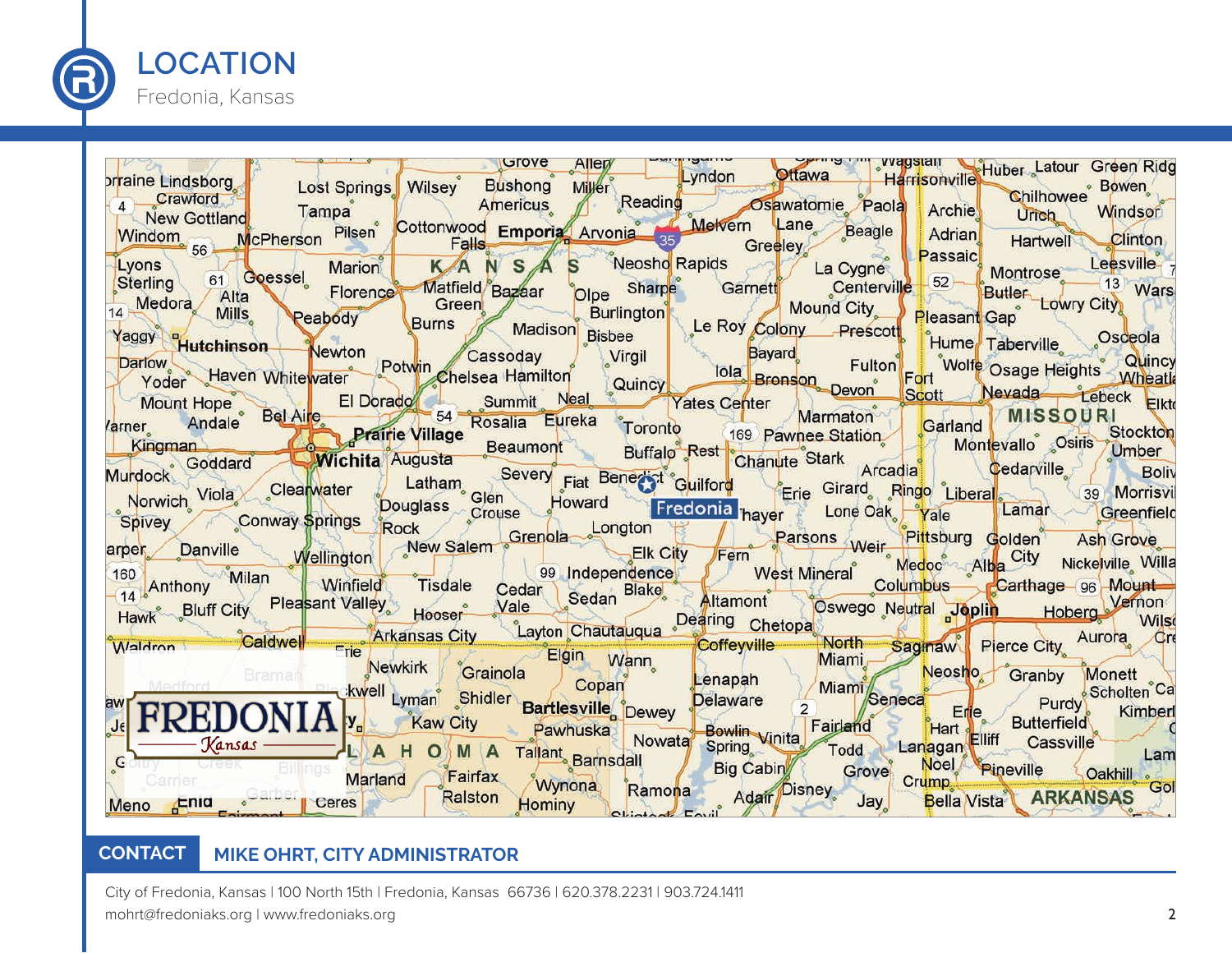

Т

### COMMUNITY **•** WORKPLACE POPULATION

#### Fredonia, Kansas

| <b>BUSINESS DESCRIPTION</b>                              | <b>TOTAL ESTABLISHMENTS</b> | <b>TOTAL EMPLOYEES</b> | <b>EMPLOYEES PER ESTABLISHMENT</b> |
|----------------------------------------------------------|-----------------------------|------------------------|------------------------------------|
| <b>Total Business</b>                                    | 248                         | 1,798                  | 7                                  |
| <b>Private Sector</b>                                    | 214                         | 1,614                  | 8                                  |
| <b>Public Administration</b>                             | 34                          | 184                    | 5                                  |
|                                                          |                             |                        |                                    |
| Agriculture, Forestry, Fishing and Hunting               | 3                           | 6                      | 2                                  |
| Mining, Quarrying, and Oil and Gas Extraction            |                             |                        |                                    |
| <b>Utilities</b>                                         | $\overline{2}$              | $\overline{4}$         | 2                                  |
| Construction                                             | 11                          | 220                    | 20                                 |
| Manufacturing                                            | 12                          | 307                    | 26                                 |
| <b>Wholesale Trade</b>                                   | $\overline{4}$              | 40                     | 10                                 |
| Transportation and Warehousing                           | 9                           | 52                     | 6                                  |
| Information                                              | 5                           | 28                     | 6                                  |
| Real Estate and Rental and Leasing                       | 8                           | 14                     | 2                                  |
| Professional, Scientific, and Technical Services         | 10                          | 25                     | 3                                  |
| Management of Companies and Enterprises                  |                             | 17                     | 17                                 |
| Administrative, Support, Waste Mgmt Remediation Services | 4                           | 44                     | 11                                 |
| <b>Educational Services</b>                              | 9                           | 155                    | 17                                 |
| <b>Healthcare and Social Assistance</b>                  | 34                          | 287                    | 8                                  |
| Arts, Entertainment, and Recreation                      | 3                           | $\overline{4}$         |                                    |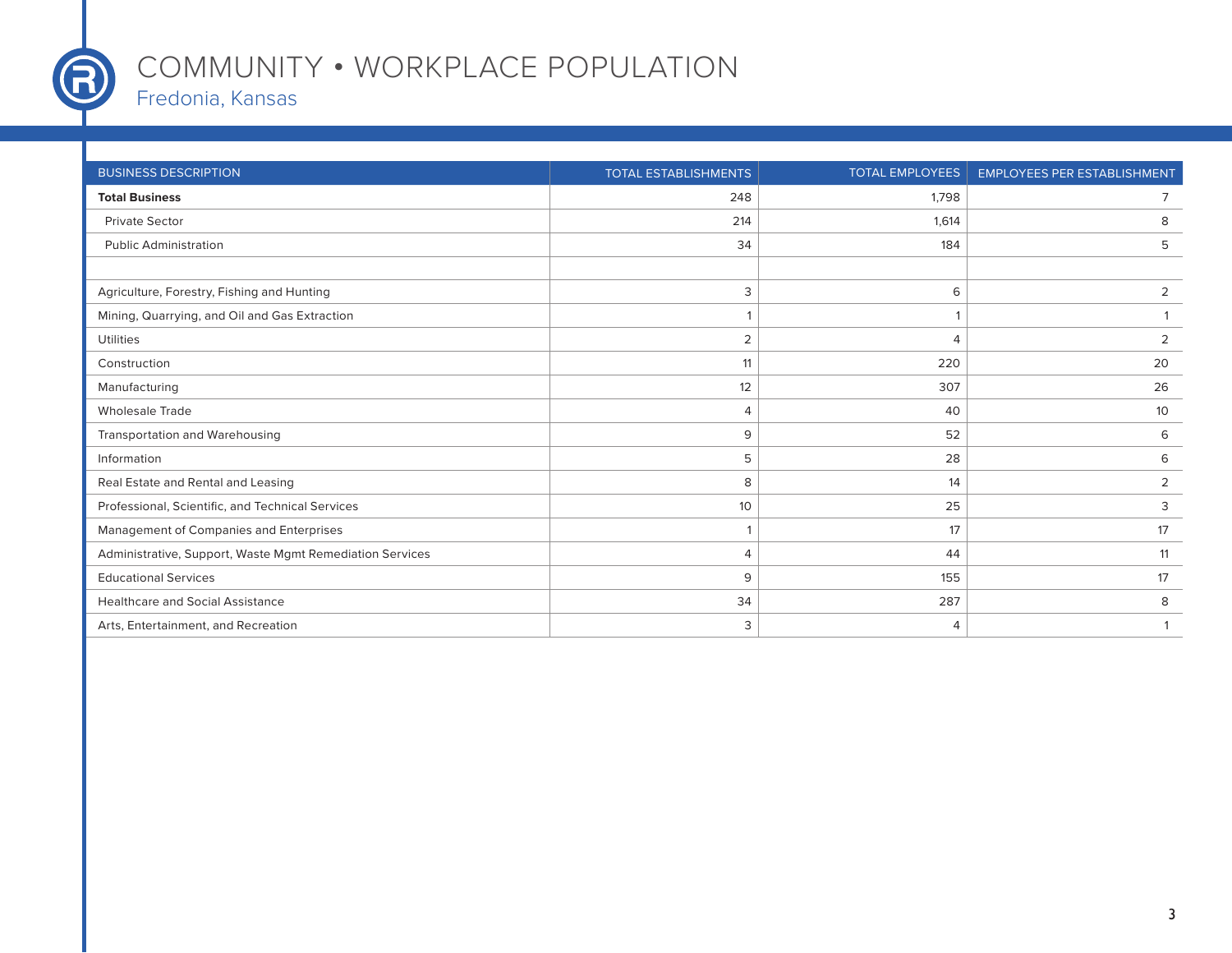

T

### COMMUNITY **•** WORKPLACE POPULATION

Fredonia, Kansas

| <b>BUSINESS DESCRIPTION</b>                                                   | <b>TOTAL ESTABLISHMENTS</b> | <b>TOTAL EMPLOYEES</b> | <b>EMPLOYEES PER ESTABLISHMENT</b> |
|-------------------------------------------------------------------------------|-----------------------------|------------------------|------------------------------------|
| <b>Retail Trade</b>                                                           | 40                          | 187                    | 5                                  |
| <b>Motor Vehicle and Parts Dealers</b>                                        | 9                           | 26                     | 3                                  |
| Furniture and Home Furnishing Stores                                          | $\mathsf O$                 | $\mathsf O$            |                                    |
| <b>Electronics and Appliance Stores</b>                                       | 1                           | 2                      | $\overline{2}$                     |
| Building Material and Garden Equipment and Supplies De                        | 6                           | 23                     | 4                                  |
| Food and Beverage Stores                                                      | $\overline{4}$              | 23                     | 6                                  |
| <b>Health and Personal Care Stores</b>                                        | $\overline{2}$              | 11                     | 6                                  |
| <b>Gasoline Stations</b>                                                      | $\overline{7}$              | 47                     | $\overline{7}$                     |
| Clothing and Accessories Stores                                               | $\mathsf{O}$                | $\circ$                |                                    |
| Sporting Goods, Hobby, Book and Music Stores                                  | $\overline{2}$              | 6                      | 3                                  |
| <b>General Merchandise Stores</b>                                             | $\overline{2}$              | 6                      | 3                                  |
| <b>Miscellaneous Store Retailers</b>                                          | $\overline{7}$              | 43                     | 6                                  |
| <b>Nonstore Retailers</b>                                                     | $\Omega$                    | $\mathsf O$            |                                    |
|                                                                               |                             |                        |                                    |
| <b>Finance and Insurance</b>                                                  | 15                          | 51                     | 3                                  |
| Monetary Authorities-Central Bank                                             | $\mathsf{O}$                | $\circ$                |                                    |
| Credit Intermediation and Related Activities                                  | 9                           | 38                     | 4                                  |
| Securities, Commercial Contracts, Financial Investment and Related Activities | 1                           | 3                      | 3                                  |
| Insurance Carriers and Related Activities                                     | 5                           | 10                     | $\overline{2}$                     |
| Funds, Trusts and Other Financial Vehicles                                    | $\mathsf{O}$                | $\circ$                |                                    |
|                                                                               |                             |                        |                                    |
| <b>Accommodation and Food Services</b>                                        | 11                          | 97                     | 9                                  |
| Accommodation                                                                 | $\overline{2}$              | 9                      | 5                                  |
| <b>Food Services and Drinking Places</b>                                      | 9                           | 88                     | 10                                 |
|                                                                               |                             |                        |                                    |
| <b>Other Services (except Public Administration)</b>                          | 32                          | 75                     | $\overline{2}$                     |
| Repair and Maintenance                                                        | 8                           | 18                     | $\overline{2}$                     |
| Personal and Laundry Services                                                 | 8                           | 16                     | $\overline{2}$                     |
| Religious, Grant Making, Civic, Professional, Similar Organizations           | 16                          | 41                     | 3                                  |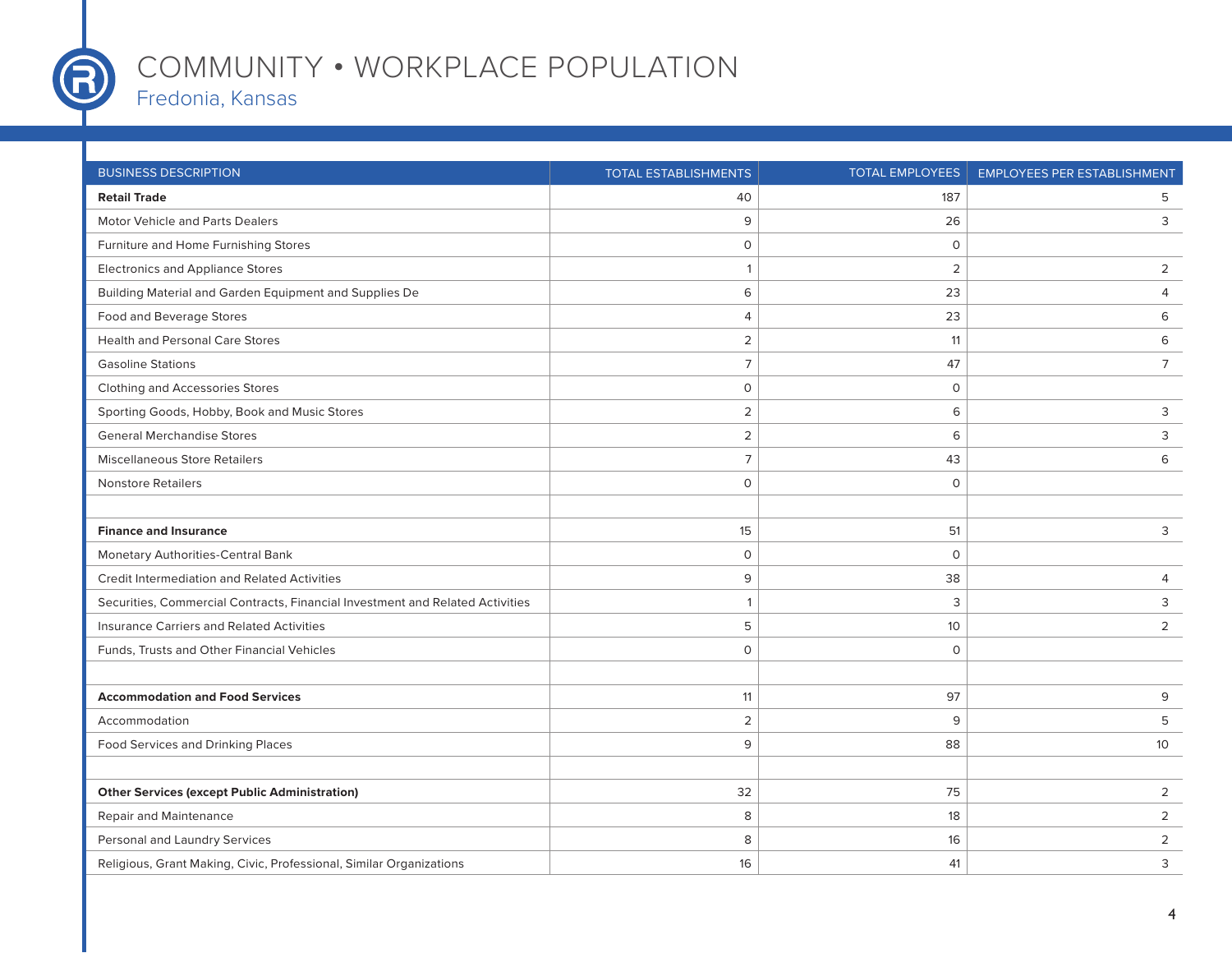# ABOUT THE RETAIL COACH

The Retail Coach, LLC, is a national retail analytics and locational intelligence firm that specializes in all aspects of retail market analyses and recruitment, from "macro to micro" trade area assessment to actively recruiting retailers on behalf of our clients.

Through its unique Retail360° process, The Retail Coach offers a dynamic system of products and services that better enable communities to maximize their retail development potential.



C. Kelly Cofer President & CEO The Retail Coach, LLC

## Retail360

Providing more than simple data reports of psychographic and demographic trends, The Retail Coach goes well beyond other retail consulting and market research firms' offerings by combining current national and statewide demographics and trend data with real-world, "on-the-ground" data gathered through extensive visits within our clients' communities.

Every community is different, and there is no "one size fits all" retail recruitment solution. Compiling the gathered data into client-tailored information packets that are uniquely designed for, and targeted to, specific retailers and restaurants who meet the community's needs helps assure our clients that they are receiving the latest and best information for their retail recruitment efforts—all with personal service and coaching guidance that continues beyond the initial project scope and timeline.

Our Retail360® process assures that communities get timely, accurate and relevant information. Translating that data into the information that retailers need and seek assures our clients even better possibilities for tremendous retail growth and success.

**The Retail Coach –**

*"It's not about data. It's about your success."*